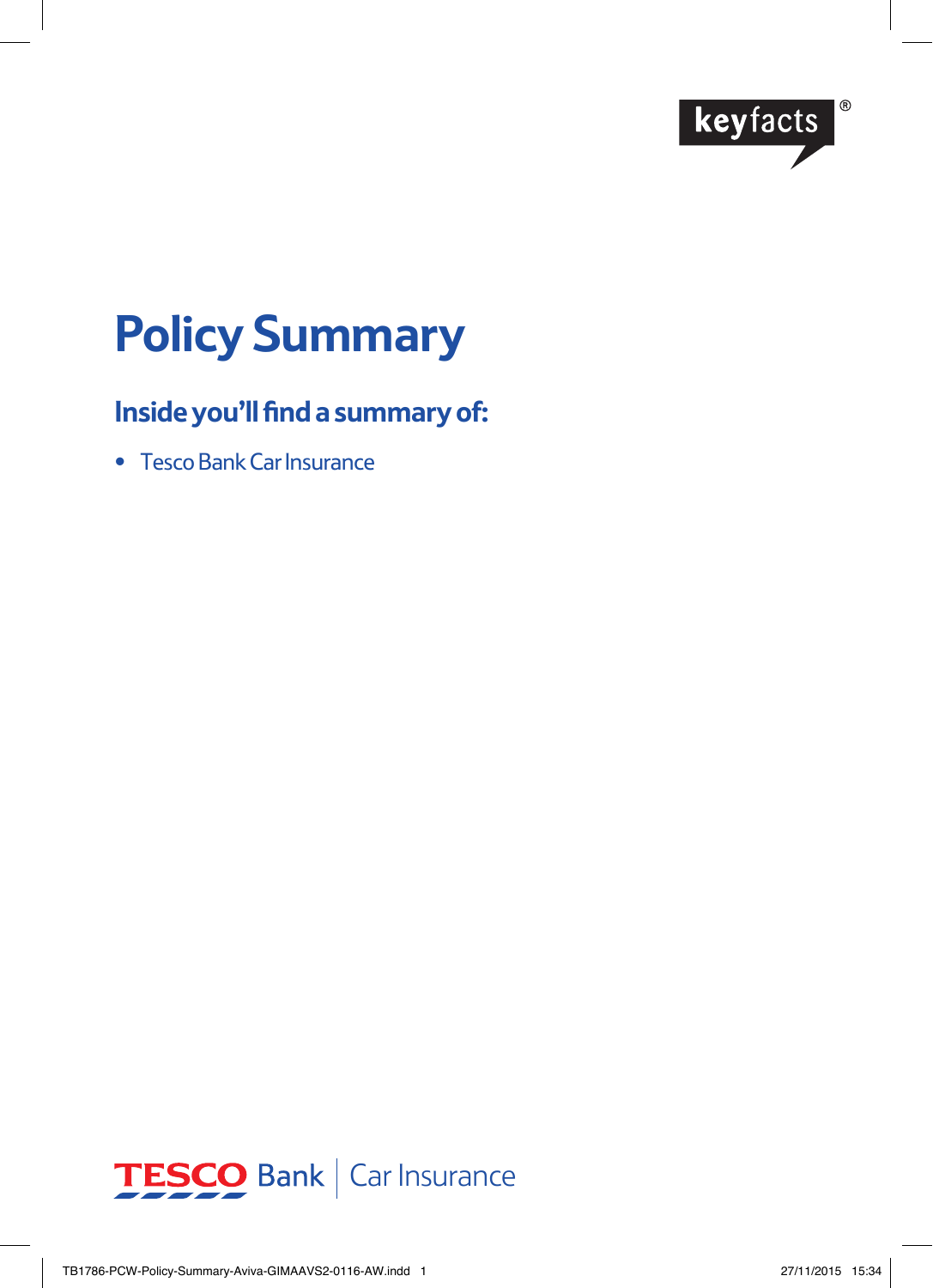# **Tesco Bank Car Insurance Policy Summary**



This is a summary of cover available under Tesco Bank Car Insurance. It does not include all the policy benefits, limits and exclusions. Full terms and conditions can be found in the Policy Booklet, a copy of which is available from Tesco Bank.

Tesco Bank Car Insurance is underwritten by Aviva Insurance Limited, except for Section M – Motor Legal Protection (Tesco Legal Guard) which is underwritten by Ageas Insurance Limited. Aviva Insurance Limited and Ageas Insurance Limited are authorised by the Prudential Regulation Authority and regulated by the Financial Conduct Authority and the Prudential Regulation Authority. Tesco Bank acts as an insurance intermediary.

The contract is made up of:

- **•** The Policy Booklet, this gives full details of the terms and conditions.
- **•** Policy Schedule, this shows the period of insurance, which sections of the policy apply, whether your cover is comprehensive (Comp), third party fire and theft (TPF&T) or third party only (TPO) and details of applicable excesses and endorsements.
- **•** Statement of Fact, this shows the information you have provided to us.

You must tell Tesco Bank about any changes to the information detailed on your Statement of Fact or Policy Schedule. Please remember that if you do not tell Tesco Bank about any changes this could result in your contract of insurance being voided (as if the policy never existed), all claims under your policy being refused and all premiums that you have paid being retained.

# **Significant Features and Benefits (Cover)**

Tesco Bank will inform you of your level of policy cover. This will also be shown on your quotation documents and on your Policy Schedule when cover is issued.

| Cover                           | <b>Comp</b> | <b>TPF&amp;T</b> |      | <b>TPO</b> Significant Limitations                                                                                                                                                                                            | <b>Policy Section</b> |
|---------------------------------|-------------|------------------|------|-------------------------------------------------------------------------------------------------------------------------------------------------------------------------------------------------------------------------------|-----------------------|
| Liabilities to third<br>parties | <b>Yes</b>  | <b>Yes</b>       | Yes: | £20 million limit for third party property damage<br>and, subject to written approval, £5 million limit<br>for costs and expenses.                                                                                            | н                     |
| Use of your<br>car in EU        | Yes         | Yes              | Yes: | For Comp or TPF&T policies, cover is extended<br>for use of the car in the EU for up to 90 days<br>during the policy year.<br>All policies are covered for third party liabilities<br>for the duration of cover under EU law. |                       |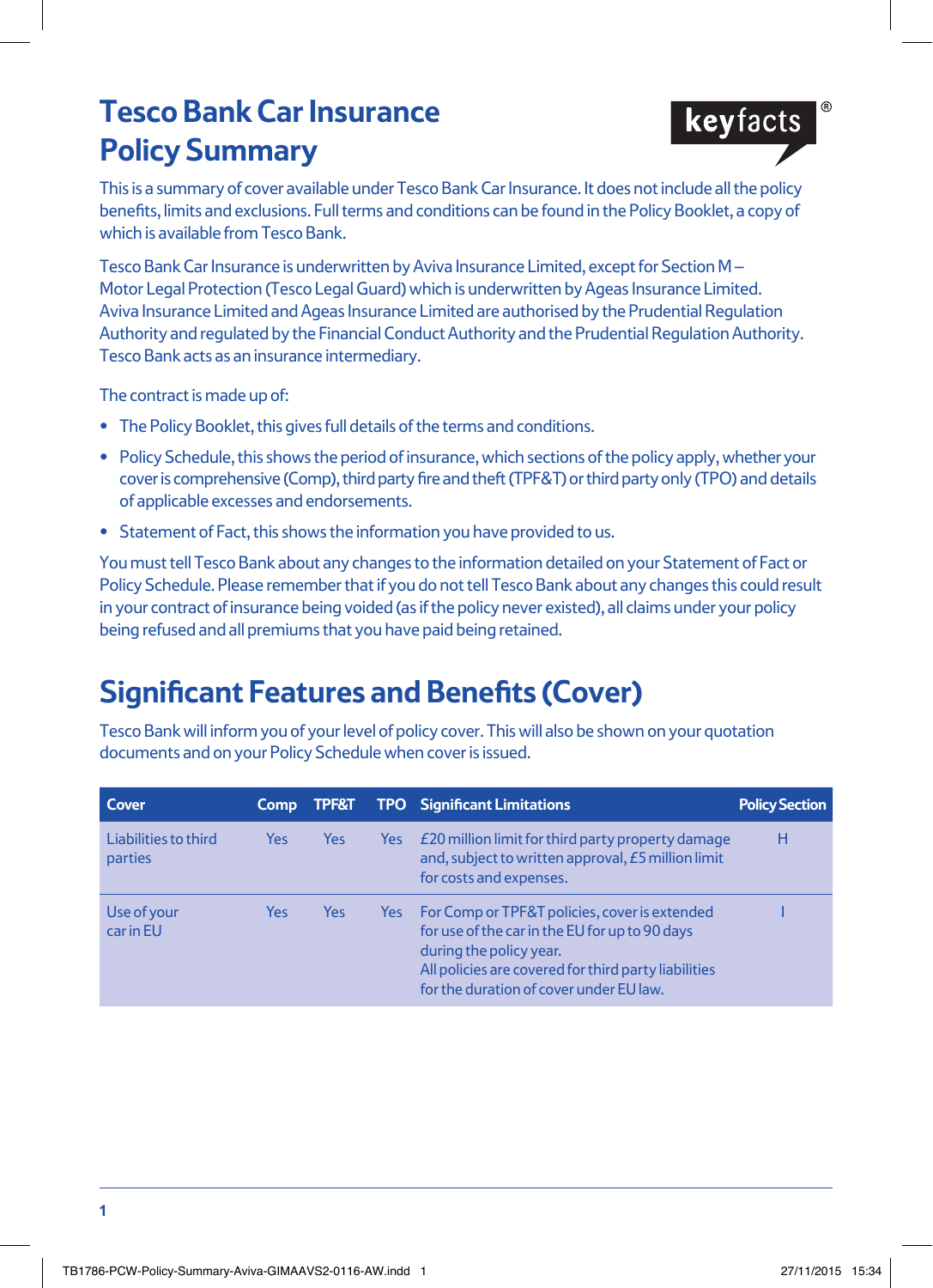| Cover                                                           | Comp       | <b>TPF&amp;T</b> | <b>TPO</b> | <b>Significant Limitations</b>                                                                                                                                                                                                                                                                                                                                                  | <b>Policy Section</b> |
|-----------------------------------------------------------------|------------|------------------|------------|---------------------------------------------------------------------------------------------------------------------------------------------------------------------------------------------------------------------------------------------------------------------------------------------------------------------------------------------------------------------------------|-----------------------|
| Accidental damage to<br>own car                                 | Yes        | <b>No</b>        | No         | Market value.<br>Subject to excesses.<br>Additional excesses for young or<br>inexperienced drivers.<br>New car replacement only for cars up to<br>1 year old and where you are the first and only<br>registered keeper.<br>No cover if claim occurs while you, or any named<br>driver, is driving illegally due to exceeding the<br>legal limit of alcohol or the use of drugs. | A                     |
| Damage to<br>own car by<br>fire or theft                        | <b>Yes</b> | <b>Yes</b>       | No         | Market value.<br>Subject to excesses.<br>New car replacement only for cars up to<br>1 year old and where you are the first and only<br>registered keeper.                                                                                                                                                                                                                       | C                     |
| Audio, navigational,<br>phone and<br>entertainment<br>equipment | Yes        | <b>Yes</b>       | No         | Unlimited for manufacturer's standard fit.<br>£1,000 limit for non-manufacturer fit (in both<br>circumstances equipment must be permanently<br>fitted to the car).                                                                                                                                                                                                              | L                     |
| Personal belongings                                             | Yes        | <b>No</b>        | No         | Up to £200 for each incident.                                                                                                                                                                                                                                                                                                                                                   | G                     |
| <b>Windscreen cover</b>                                         | Yes        | <b>No</b>        | No         | £125 limit for replacement and $E$ 40 limit for repair<br>if Tesco Glass Line is not used. Subject to excesses.                                                                                                                                                                                                                                                                 | B                     |
| Personal accident                                               | <b>Yes</b> | <b>No</b>        | No         | Cover is only for policyholder or partner.<br>Death £5,000.<br>Loss of sight or limb £5,000.<br>Maximum of £10,000 for any one accident and<br>£5,000 limit to any one person in one accident.                                                                                                                                                                                  | Е                     |
| <b>Medical expenses</b>                                         | Yes        | <b>No</b>        | No         | Up to £100 in medical expenses for each injured<br>person in your car.                                                                                                                                                                                                                                                                                                          | F                     |
| Courtesy car                                                    | Yes        | <b>No</b>        | No         | Only provided where your car is being repaired<br>by one of our approved repairers for as long as<br>the repairs take. Vehicle provided will typically<br>be a small city car.<br>A courtesy car will not be provided if your vehicle<br>is written off or declared a total loss, or the<br>vehicle being repaired is a van.                                                    | D                     |
| <b>Onward travel</b>                                            | Yes        | <b>No</b>        | No         | Up to £150 refunded towards the costs of<br>completing a journey.                                                                                                                                                                                                                                                                                                               | N                     |
| <b>Uninsured driver</b><br>promise                              | Yes        | <b>No</b>        | No         | No claim discount reinstated and excess refunded<br>if an identified, uninsured driver is responsible for<br>loss or damage to your car.                                                                                                                                                                                                                                        | N                     |
| Theft of keys                                                   | Yes        | <b>No</b>        | No         | Up to £500 refunded towards the costs of<br>replacing locks and keys.<br>Subject to excess.                                                                                                                                                                                                                                                                                     | N                     |
|                                                                 |            |                  |            |                                                                                                                                                                                                                                                                                                                                                                                 |                       |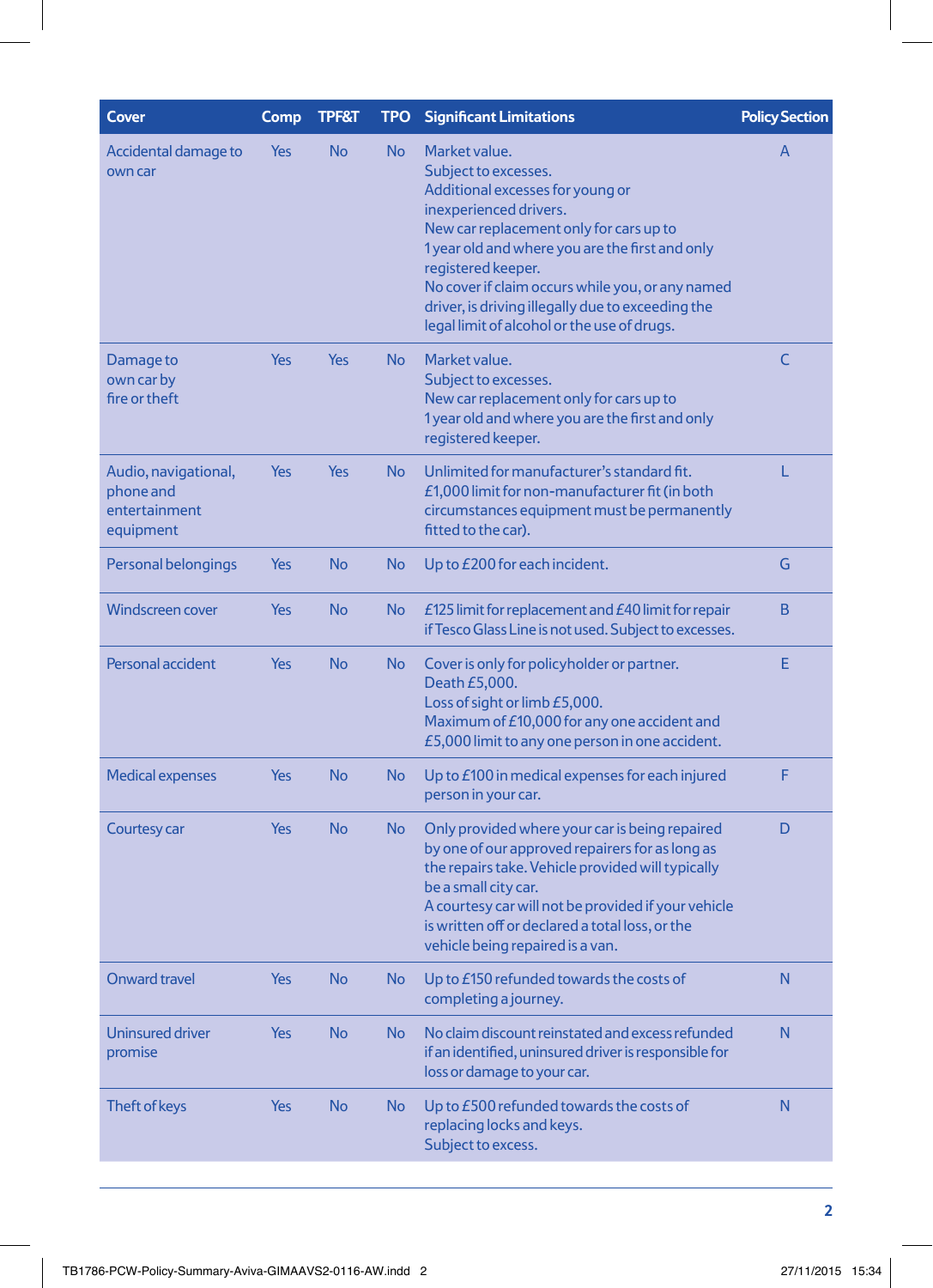| <b>Cover</b>                                                                                       | Comp       | <b>TPF&amp;T</b> | <b>TPO</b> | <b>Significant Exclusions and Limitations</b>                                                                                                                                                                                                                                                                                                                                                                                                                                                                                                            | <b>Policy Section</b> |
|----------------------------------------------------------------------------------------------------|------------|------------------|------------|----------------------------------------------------------------------------------------------------------------------------------------------------------------------------------------------------------------------------------------------------------------------------------------------------------------------------------------------------------------------------------------------------------------------------------------------------------------------------------------------------------------------------------------------------------|-----------------------|
| Loss of or damage to:                                                                              |            |                  |            |                                                                                                                                                                                                                                                                                                                                                                                                                                                                                                                                                          |                       |
| $\bullet$ The car                                                                                  | Yes        | Yes              | <b>No</b>  | When no-one is in the car unless all its<br>windows, doors, roof openings and hood are<br>closed and locked and all keys or devices are<br>kept securely away from the car by you or                                                                                                                                                                                                                                                                                                                                                                     | A & C                 |
| · Personal belongings                                                                              | <b>Yes</b> | <b>No</b>        | <b>No</b>  |                                                                                                                                                                                                                                                                                                                                                                                                                                                                                                                                                          | G                     |
| • Audio, navigational,<br>phone and<br>entertainment<br>equipment                                  | Yes        | <b>Yes</b>       | <b>No</b>  | the person authorised to use the car.<br>There is no cover for locks and keys beyond<br>the cover provided under Section N (which<br>does not apply to TPF&T and TPO policies).                                                                                                                                                                                                                                                                                                                                                                          | Ĺ                     |
| Loss of or damage<br>to the car or audio,<br>navigational, phone<br>and entertainment<br>equipment | Yes        | Yes              | <b>No</b>  | Extra costs due to parts or replacements not<br>being available in the UK, Northern Ireland,<br>Channel Islands or Isle of Man.<br>Caused by someone taking the car without<br>your permission, unless the incident is reported<br>to the police and assigned a crime reference<br>number and you do not subsequently make<br>any statement to the police that the car was<br>taken with your permission.<br>Deliberate damage to the car by anyone<br>insured under your policy.                                                                        | A, C & L              |
| Liabilities to third<br>parties for driving<br>a car which does not<br>belong to you               | Yes        | Yes              | <b>Yes</b> | Cover only applies for the policyholder and only<br>if shown on the certificate of motor insurance.<br>Use outside UK, Northern Ireland, Channel<br>Islands or Isle of Man is not covered. A car<br>registered outside the UK, Northern Ireland,<br>Channel Islands or Isle of Man is not covered.<br>If your car is disposed of or damaged beyond<br>economical repair.<br>Cover is not provided when using a car for<br>which there is no current and valid policy of<br>insurance in place.<br>No cover for damage to the vehicle you<br>are driving. | н                     |
| Audio, navigational<br>phone and<br>entertainment<br>equipment                                     | <b>Yes</b> | Yes              | <b>No</b>  | Equipment not permanently fitted to<br>the car.                                                                                                                                                                                                                                                                                                                                                                                                                                                                                                          | L                     |
| Personal belongings                                                                                | <b>Yes</b> | <b>No</b>        | No         | Money, business goods, tools and telephones.                                                                                                                                                                                                                                                                                                                                                                                                                                                                                                             | G                     |
| Personal accident                                                                                  | <b>Yes</b> | <b>No</b>        | <b>No</b>  | Suicide.<br>Failure to wear a seat belt.<br>If a driver is driving illegally due to exceeding<br>the legal limit of alcohol or use of drugs.                                                                                                                                                                                                                                                                                                                                                                                                             | E                     |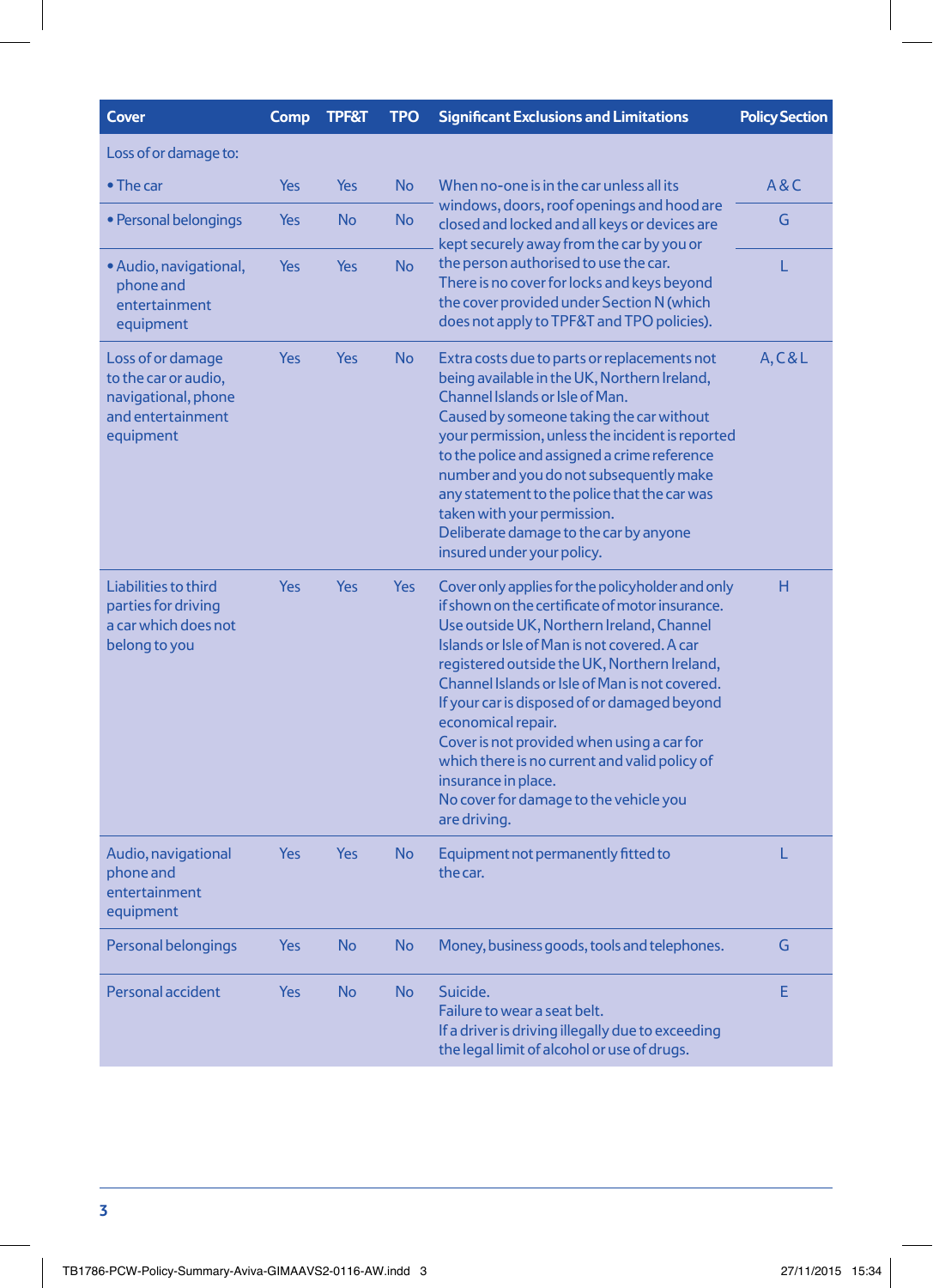| <b>Cover</b>                                                                                                                                                                                        | Comp       | <b>TPF&amp;T</b> |           | <b>TPO</b> Significant Exclusions and Limitations                                                                                                                                                                                                                                                                                                                                                                             | <b>Policy Section</b> |
|-----------------------------------------------------------------------------------------------------------------------------------------------------------------------------------------------------|------------|------------------|-----------|-------------------------------------------------------------------------------------------------------------------------------------------------------------------------------------------------------------------------------------------------------------------------------------------------------------------------------------------------------------------------------------------------------------------------------|-----------------------|
| <b>Windscreen cover</b>                                                                                                                                                                             | <b>Yes</b> | <b>No</b>        | <b>No</b> | Extra costs due to parts or replacements not<br>being available in the UK, Northern Ireland,<br>Channel Islands or Isle of Man.<br>Repair or replacement of broken or<br>damaged sunroofs, fixed or moveable<br>glass roof panels and the associated<br>mechanisms. The hood or roof structure of<br>a convertible or cabriolet vehicle and the<br>associated mechanisms.<br>Windows and windscreens unless made<br>of glass. | <sub>B</sub>          |
| Onward travel                                                                                                                                                                                       | <b>Yes</b> | <b>No</b>        | <b>No</b> | Cover is subject to a valid claim under section<br>$A$ or $C$ .<br>Incidents outside of the UK, Northern Ireland,<br>Channel Islands or Isle of Man excluded.<br>The costs of fuel or other fluids, meals, drinks,<br>newspapers or telephone calls excluded.                                                                                                                                                                 | N                     |
| <b>Uninsured driver</b><br>promise                                                                                                                                                                  | <b>Yes</b> | <b>No</b>        | <b>No</b> | The responsible uninsured driver must<br>be identified.                                                                                                                                                                                                                                                                                                                                                                       | N                     |
| <b>Theft of Keys</b><br>Cover to replace locks,<br>immobilisers, remotes<br>or keys where there is<br>a risk of your vehicle<br>being stolen as a direct<br>result of the theft of<br>your car keys | <b>Yes</b> | <b>No</b>        | <b>No</b> | Key thefts must be reported to us and the police<br>within 24 hours.<br>There is no cover if the keys, transmitter or<br>entry cards were in or on your vehicle at the<br>time of the theft.                                                                                                                                                                                                                                  | N                     |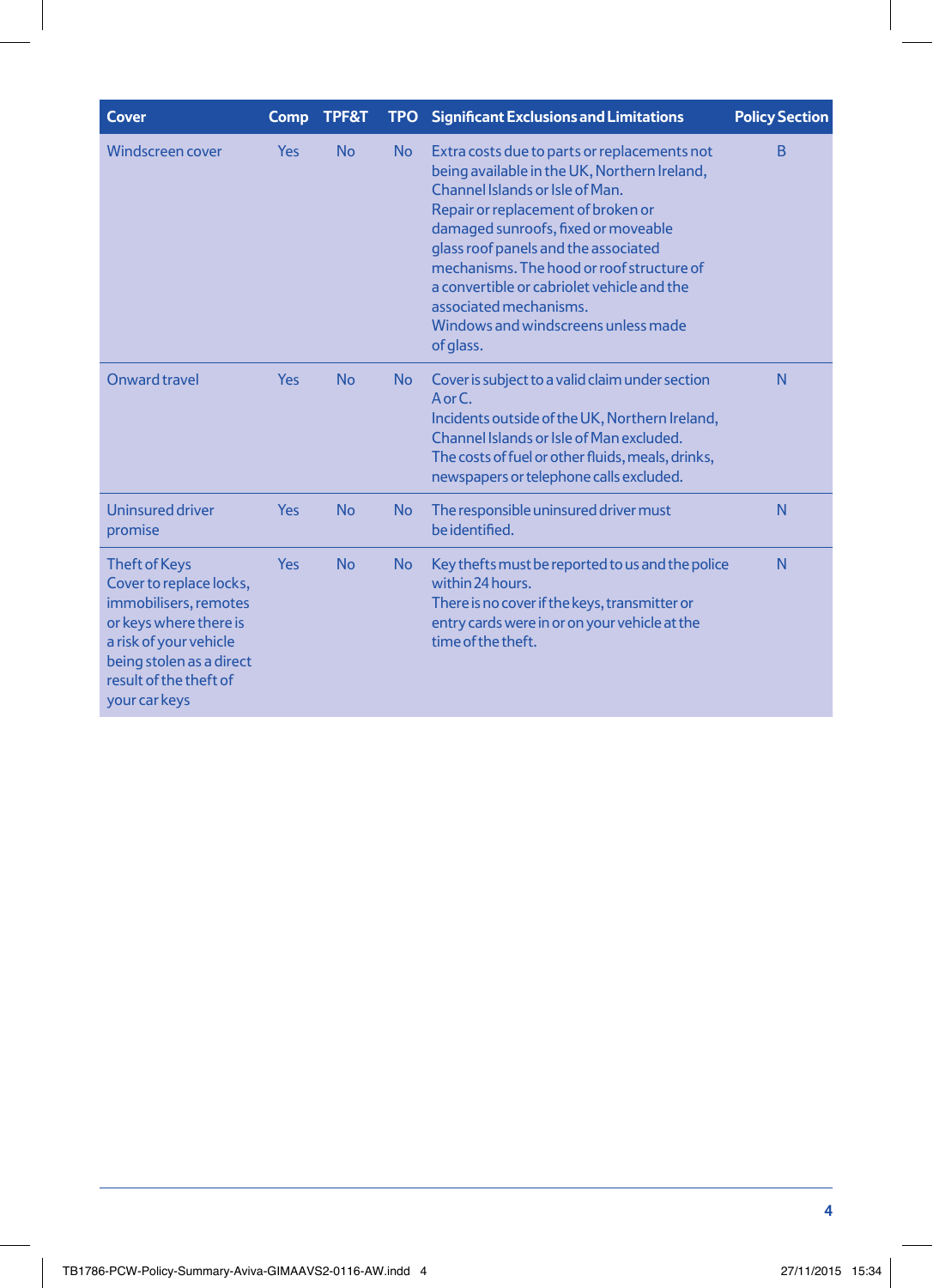# **Procedures**

# Cancellation Procedure

### **If you cancel within the cooling-off period**

You have 14 days from when you receive your policy documents or enter into this contract, whichever is later, to notify the administrator if you want to cancel your policy. This is known as the 'cooling-off period'. You can cancel by phoning the administrator and cancellation can take effect immediately or from a later date, although it cannot be backdated to an earlier date. If cover has not yet started, the administrator will refund any premium paid in full. If cover has started, the administrator will refund your premium for the time that was left on your policy as long as you have not made a claim where the car is written off or declared a total loss.

If a total loss claim has been made in the 'cooling-off period', you must pay the full annual premium and you will not be entitled to any refund.

#### **If you cancel outside the cooling-off period**

After the cooling-off period, you can cancel this policy by phoning the administrator and cancellation can take effect immediately or from a later date, although it cannot be backdated to an earlier date.

If no claims have been made during the current period of insurance, the administrator will refund your premium for the time that was left on your policy, less its cancellation charge.

If any claim has been made during the current period of insurance, you must pay the full annual premium, plus a cancellation charge, and you will not be entitled to any refund.

#### **If we cancel**

The administrator, on our behalf, or we can cancel this policy, for a valid reason or on serious grounds, by sending you seven days notice of cancellation to your last known address.

Examples of a valid reason or serious grounds may include, but are not limited to:

- Non-payment of premium (including missed direct debit payments) that is not resolved following our reminders.
- Not providing proof of no claims discount that is not resolved following our reminders.
- Failing to comply with the policy conditions, as outlined in the policy booklet.
- Failing to cooperate and/or provide the necessary information required to enable us, or the administrator, to administer your policy, claim or investigate fraud.
- Where fraud is suspected.
- Where threatening, abusive or offensive behaviour has been used towards us or the administrator.
- Where any change you tell us about occurring during the term of your policy that alters the information on your policy documents resulting in us no longer being able to continue cover.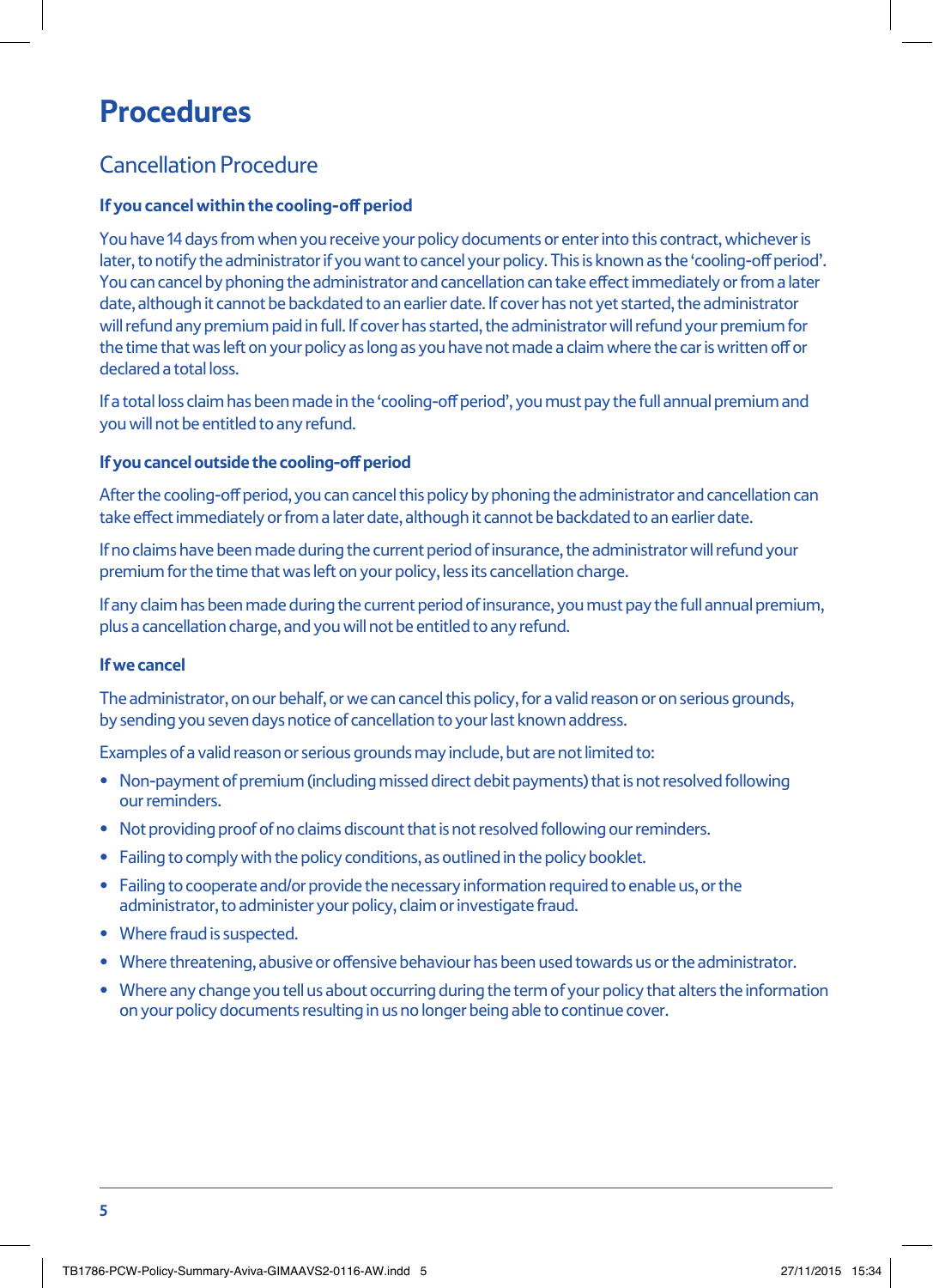If no claims have been made during the current period of insurance, the administrator will refund your premium for the time that was left on your policy, less its cancellation charge.

If any claim has been made during the current period of insurance, you must pay the full annual premium, plus a cancellation charge, and you will not be entitled to any refund.

### How to make a claim

### **Call our 24-hour UK-based Claims Line on 0345 030 7373.**

It will be useful if you have your policy number however if not, you will need to quote your registration number.

If you have comprehensive cover, telephone Tesco Glass Line on 0345 677 8888 if your windscreen or windows only are damaged.

### No Claim Discount

If your No Claim Discount is not protected and a claim is made during the period of insurance, the discount will be reduced in accordance with our step back scale shown in the table below:

| <b>Current NCD</b> | <b>NCD</b> at renewal<br>after 1 claim<br>in current year | <b>NCD</b> at renewal<br>after 2 claims<br>in current year | <b>NCD</b> at renewal<br>after 3 claims<br>in current year, |
|--------------------|-----------------------------------------------------------|------------------------------------------------------------|-------------------------------------------------------------|
| 0-2 Years          | 0 Years                                                   | 0 Years                                                    | 0 Years                                                     |
| <b>3 Years</b>     | 1Years                                                    | 0 Years                                                    | 0 Years                                                     |
| 4 Years            | 2 Years                                                   | 0 Years                                                    | 0 Years                                                     |
| 5+ Years           | <b>3 Years</b>                                            | 1Years                                                     | 0 Years                                                     |

If we make a full recovery of the claim cost from a third party your No Claim Discount will be reinstated.

If you have chosen to protect your No Claim Discount, it will not be reduced provided you do not have more than two claims in the policy year (or in any five year period if you continue to renew your insurance).

If you have more claims you will have exceeded the limit for the protection to apply and your no claims discount will reduce in accordance with the step back scale shown opposite.

# What to do if you have a complaint

If you have experienced a problem in relation to your Tesco Bank Car Insurance policy, we will aim to resolve it as quickly and fairly as possible. We have the following complaints procedure which you can follow if you are dissatisfied with the service you have received.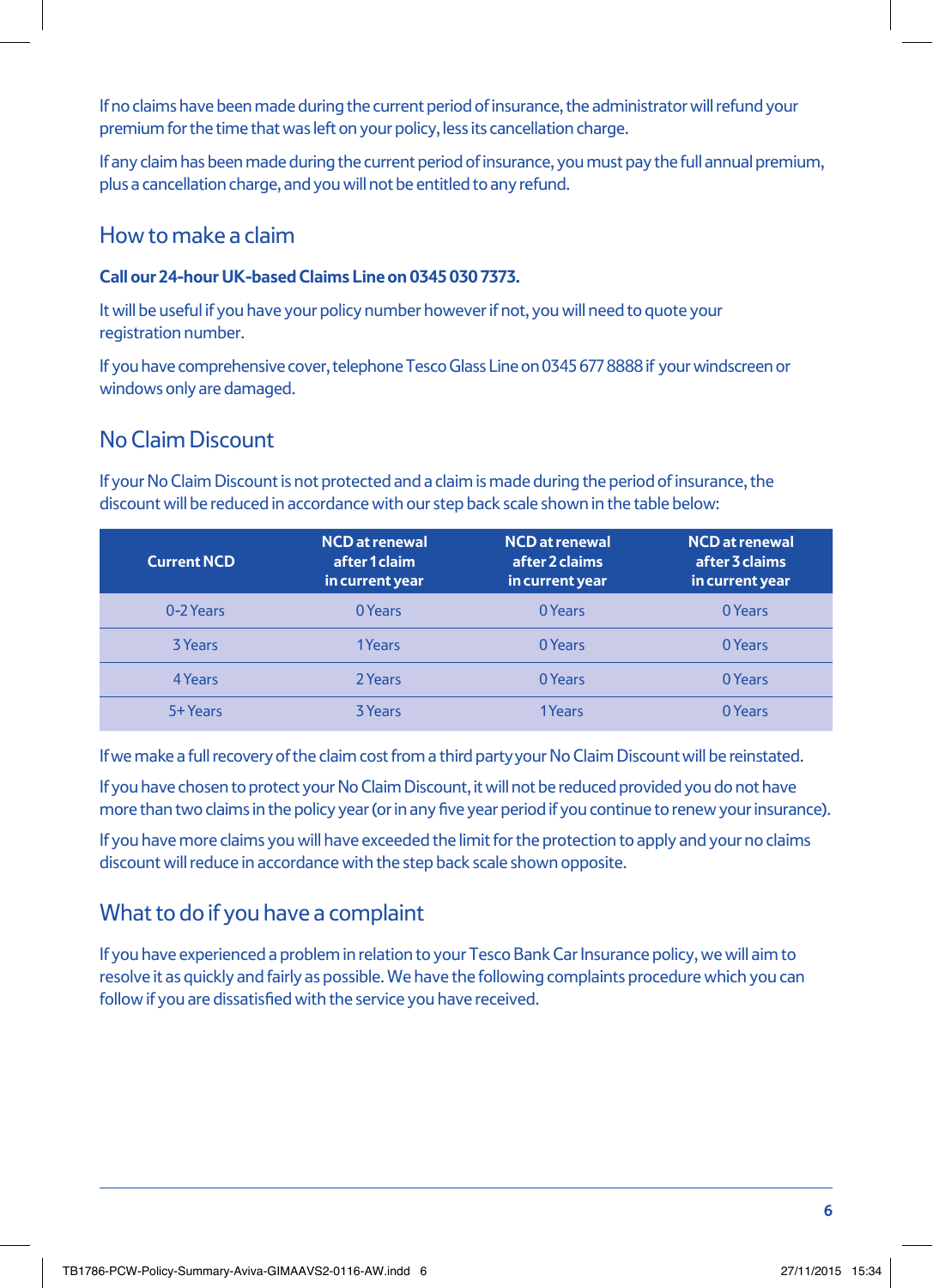#### **Step 1: Let us know**

If you have a complaint about your policy:

- Telephone Tesco Bank on 0345 673 0000; or
- Write to Tesco Bank at the address shown below: Customer Relations Manager Freepost RSJB-RYLK-JKUX Tesco Bank **Complaints** P. O. Box 277 Newcastle Upon Tyne NE12 2BU

If you have a complaint about your claim:

- Contact your claim handler first. You will find their details on any letters they have sent to you; or
- Write to the Claims Manager who will ensure that the matter is dealt with at a senior level. The address can be found on any letters that you have received. Where possible we will always aim to resolve your complaint when you first contact us, however some complaints may take longer to resolve. If for any reason you remain dissatisfied with our written response or you have not received a final response letter within 8 weeks, you should escalate the matter as outlined in Step 2.

### **Step 2: Contact the Financial Ombudsman Service**

If you are not satisfied with our final decision regarding your complaint or you have not received our final decision within eight weeks, you can write to:

Financial Ombudsman Service Exchange Tower London E14 9SR www.financial-ombudsman.org.uk

Following the complaints procedure does not affect your legal rights.

# **Financial Services Compensation Scheme**

Aviva Insurance Limited and Ageas Insurance Limited are covered by the Financial Services Compensation Scheme (FSCS). If Aviva Insurance Limited or Ageas Insurance Limited cannot meet its liabilities you may be entitled to compensation under the scheme. You can get more information from the Financial Services Compensation Scheme at www.fscs.org.uk or by calling 0800 678 1100 or 0207 741 4100.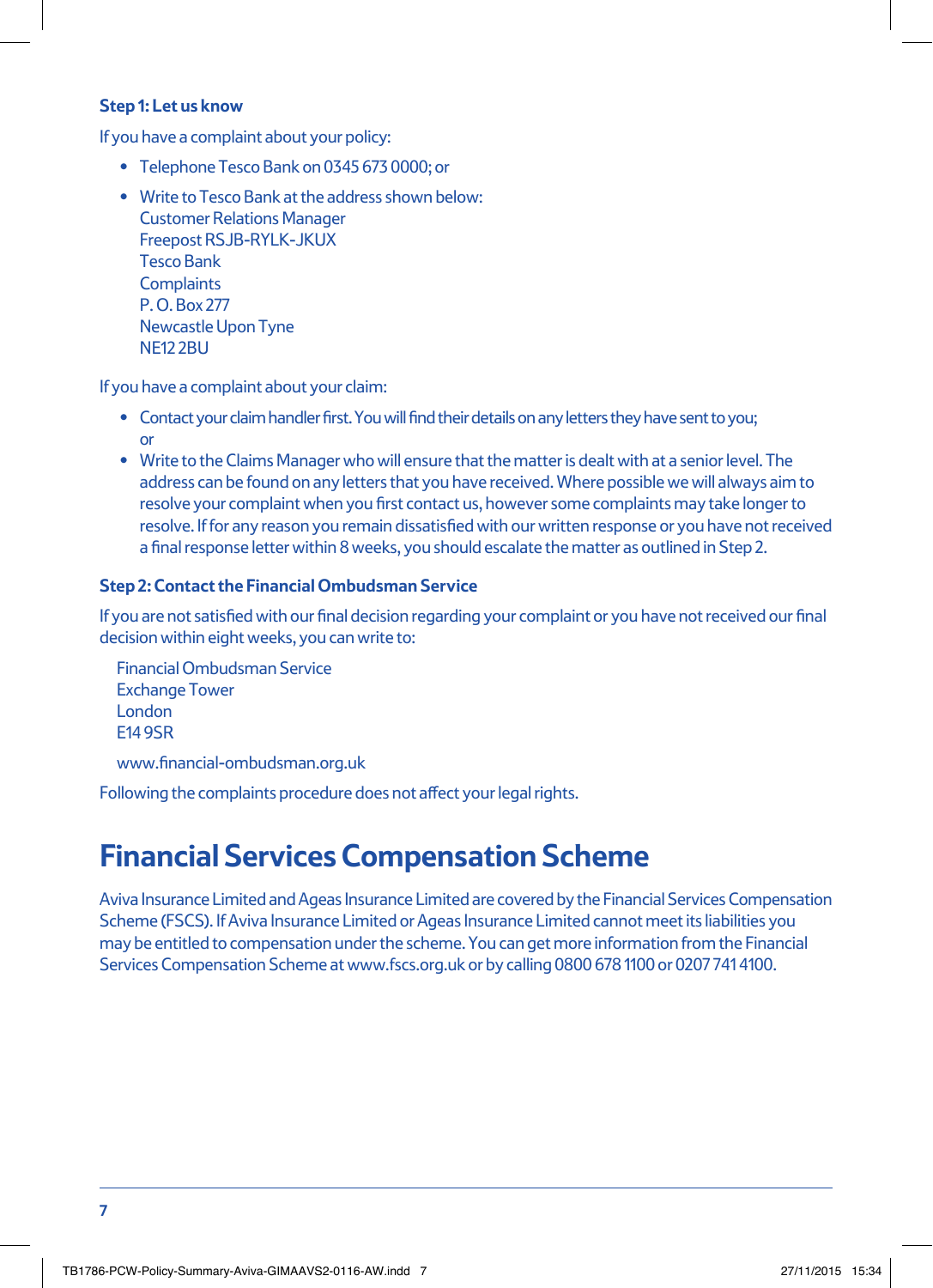# **Motor Legal Protection (Tesco Legal Guard) policy summary**

If you have purchased a Tesco Bank Car Insurance Policy which includes Motor Legal protection, or you have purchased it as an add-on, some important facts about your Motor Legal Protection (Tesco Legal Guard) policy are summarised below. This policy summary does not describe all the terms and conditions of your policy, so please take time to read the full policy wording to make sure you understand the cover provided. This summary does not form part of your contract of insurance.

### About your insurance

This policy is arranged and administered by Tesco Personal Finance plc (trading as Tesco Bank), and is provided by Arc Legal Assistance Limited and is underwritten by Ageas Insurance Limited.

### Duration of contract

The standard duration of this policy is normally 12 months from the date on which the cover starts. However, if you add this cover as part of a change to your Tesco Bank Car Insurance policy, the schedule will confirm the date your policy starts and ends.

### Insurance cover

Motor Legal Protection provides you with up to £100,000 in cover for legal costs and expenses to pursue a claim for compensation in respect of uninsured losses or personal injury arising from a road traffic accident. Cover is only provided where someone else is at fault, and your claim is more likely than not to be successful and any judgement is more likely than not to be enforced. If considered necessary Tesco Legal Guard will appoint a specialist solicitor to pursue your claim.

# Significant features and benefits

- 1. You are covered for up to £100,000 in legal costs per any one claim.
- 2. Cover is provided for legal costs to pursue damages claims arising from a road traffic accident within the EU against the person whose negligence has caused your injury, death or uninsured loss. Examples of uninsured losses include but are not limited to:
	- a. Loss of earnings,
	- b. Damage to personal items,
	- c. Alternative travel costs,
	- d. Excesses you have paid, and
	- e. Medical Costs incurred.
- 3. Cover is provided to the Policyholder, any additional insured drivers and any authorised passengers travelling in or getting into or out of the vehicle.
- 4. Access to a 24/7 European Legal and UK Tax Helpline for any private legal or taxation problem of concern to you or a member of your household.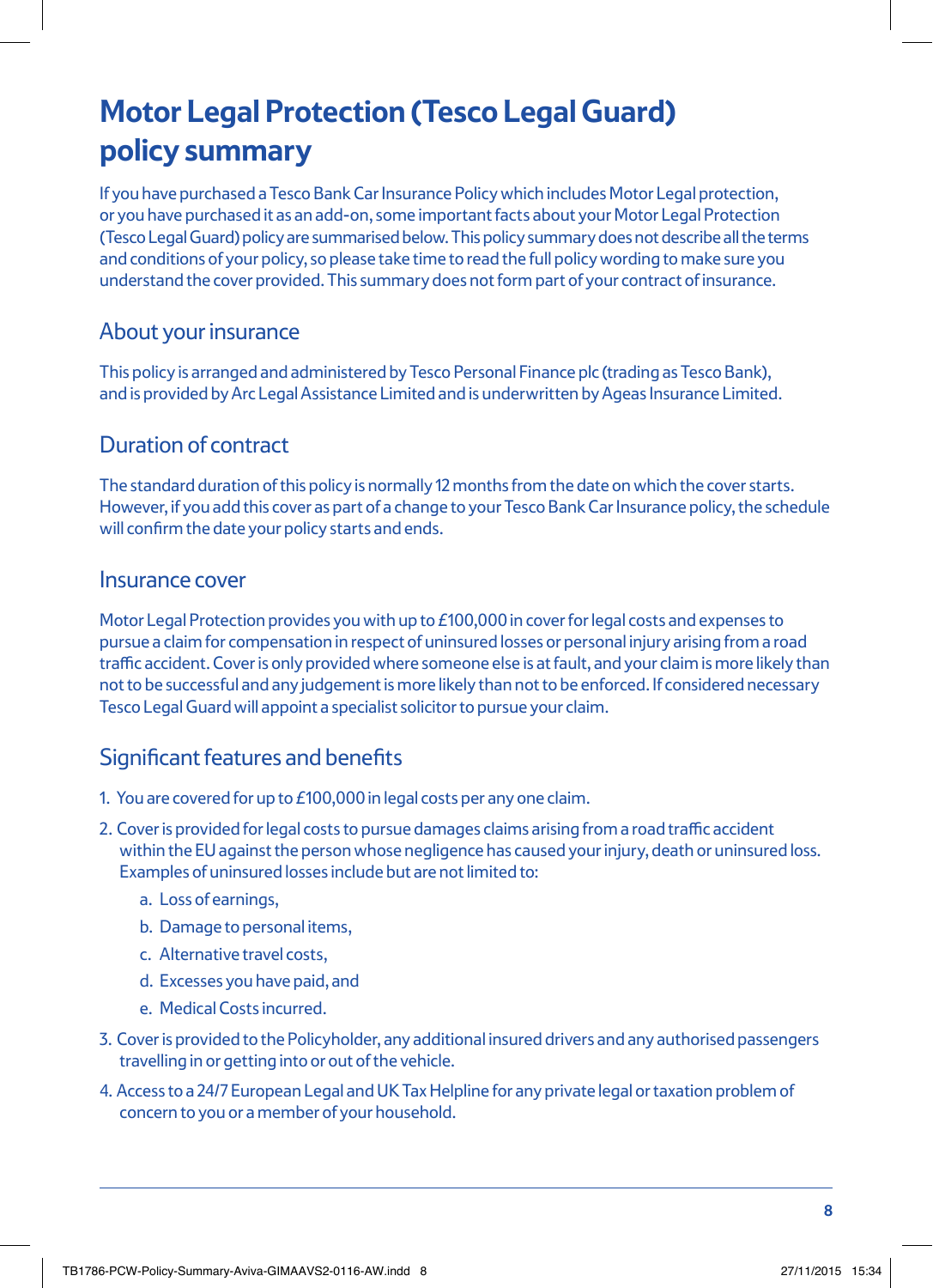### Significant limitations and exclusions

- 1. Cover only applies to incidents in the insured vehicle.
- 2. Cover only applies where your claim is more likely than not to be successful and any judgement is more likely than not to be enforced.
- 3. There is no cover for claims relating to an agreement you have entered into with another person or organisation.
- 4. Motor Legal Protection Advisers' costs must be proportionate to the benefit of the claim and agreed with Tesco Legal Guard before they are incurred.
- 5. There is no cover where the insured incident occurred before you purchased this insurance.

### Claim notification

Call the Claims helpline as shown in your Policy Schedule. We will assess the claim, and if covered send details to the adviser who will then contact you to discuss any assistance you require.

# **Cancellation**

If you cancel your policy within 14 days of you receiving the policy documentation (or from the inception date of the policy if this is later) and no claims have been made, any premium already paid will be returned. If your policy is cancelled after 14 days no refund will be provided, and if you pay your premiums by instalments, the remaining premium must be paid.

We may cancel your policy on notice for valid grounds or a serious reason, including not paying your premium promptly if you pay by monthly instalments. We will give you at least seven days' notice and there will be no refund of premiums. If you pay monthly any remaining premium must be paid in full.

If your Tesco Bank Car Insurance policy is cancelled at any time, this policy will automatically terminate.

### Complaints or comments

We hope you will be completely happy with your policy and the service provided. If you are not satisfied we would like to know and we will aim to resolve it as quickly and fairly as possible. We have the following complaint procedure which you can follow if you are dissatisfied with the service you have received.

### **Step 1: Let us know if you have a complaint about your policy:**

- Telephone Tesco Bank on 0345 673 0000; or
- Write to Tesco Bank and send to: Customer Relations Manager Freepost RSJB-RYLK-JKUX Tesco Bank Complaints P. O. Box 277 Newcastle Upon Tyne NF<sub>12</sub> 2BU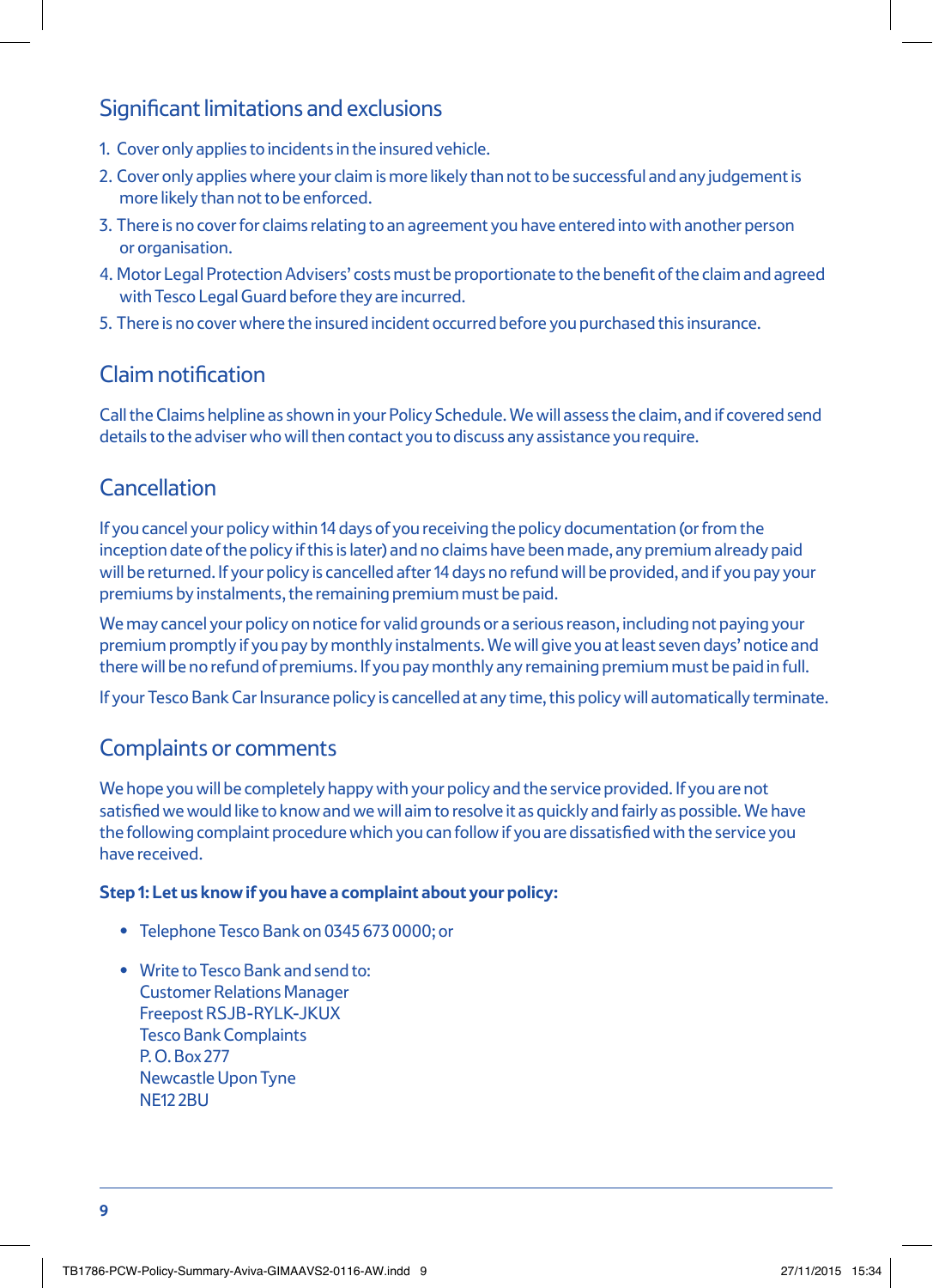#### **If you have a complaint about your claim:**

Contact your claim handler or claims manager first. You will find their details on any letters you have received.

#### **Step 2: Contact the Financial Ombudsman Service**

If you are not satisfied with our final decision regarding your complaint or you have not received our final decision within eight weeks, you may ask the Financial Ombudsman Service to review your case by contacting:

Financial Ombudsman Service Exchange Tower London E14 9SR

www.financial-ombudsman.org.uk

Tel: 0800 023 4567 or 0300 123 9 123 Fax: 0207 964 1001 Email: complaint.info@financial-ombudsman.org.uk

Following the complaints procedure or contacting the Financial Ombudsman Service at any stage of your complaint will not affect your legal rights.

# **Financial Services Compensation Scheme (FSCS)**

Arc Legal Assistance and Ageas Insurance Limited are both covered by the Financial Services Compensation Scheme (FSCS) which means that you may be entitled to compensation if Arc Legal or Ageas Insurance Limited are unable to meet their obligations to you. Further information is available at www.fscs.org.uk or by contacting the FSCS directly on 0800 678 1100.